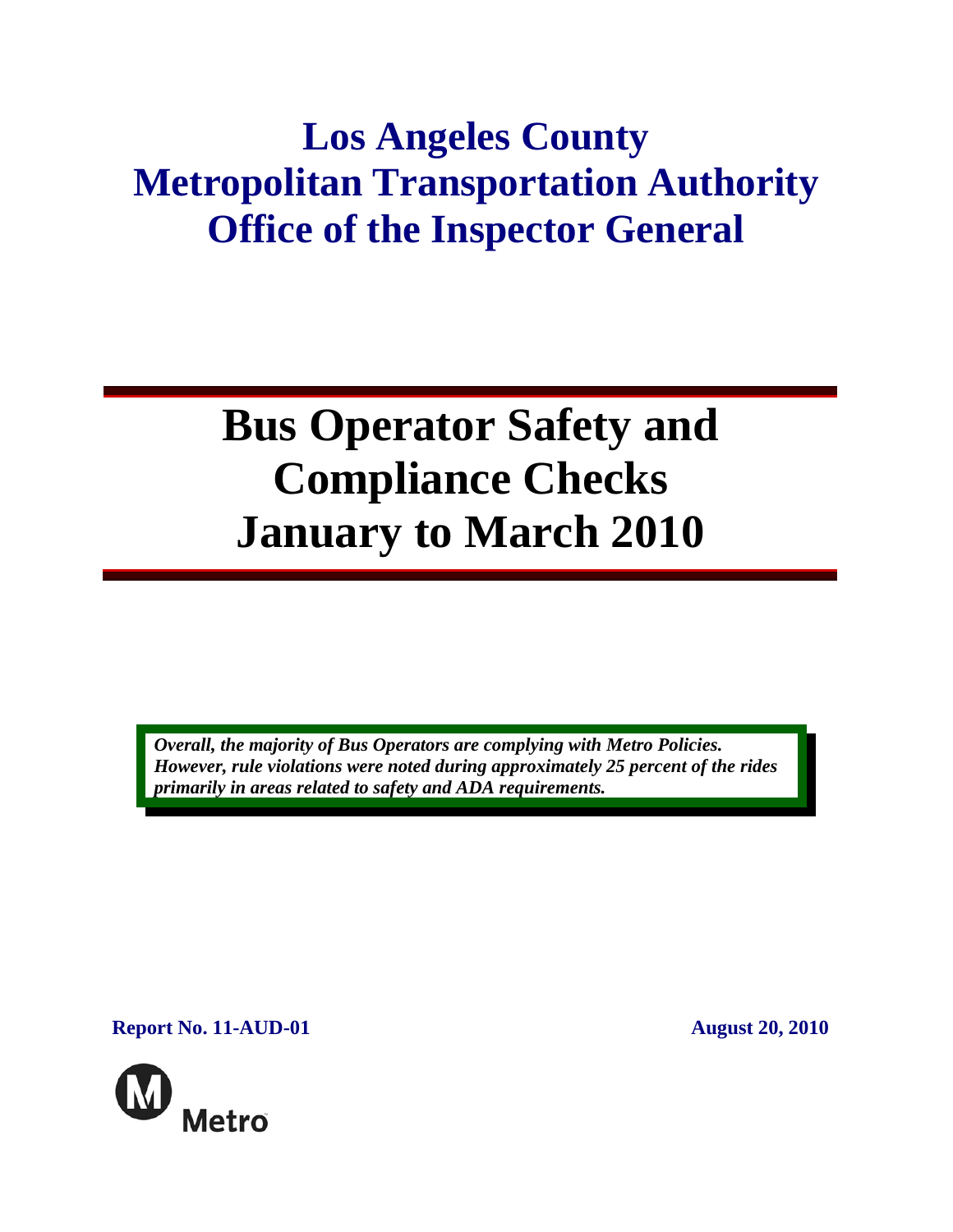## TABLE OF CONTENTS

#### **Page**

|                  |                                                 | $\mathbf{1}$   |
|------------------|-------------------------------------------------|----------------|
|                  |                                                 | $\mathbf{1}$   |
|                  |                                                 | $\overline{2}$ |
|                  |                                                 | $\overline{2}$ |
| $\mathbf{1}$ .   |                                                 | 3              |
| 2.               |                                                 | $\overline{4}$ |
| 3.               |                                                 | $\overline{4}$ |
| $\overline{4}$ . |                                                 | $\overline{4}$ |
| 5.               |                                                 | $\overline{4}$ |
| 6.               |                                                 | $\overline{4}$ |
| 7.               |                                                 | 5              |
| 8.               |                                                 | 5              |
| 9.               |                                                 | 6              |
|                  |                                                 | 6              |
|                  | ADDITIONAL ACTIONS COULD REDUCE RULE VIOLATIONS | $\overline{7}$ |
|                  |                                                 | 8              |
|                  |                                                 | 9              |
|                  |                                                 | 9              |
|                  | <b>ATTACHMENTS</b>                              |                |
| A.               |                                                 | 10             |
| <b>B.</b>        |                                                 | 11             |
| $\mathcal{C}$ .  |                                                 | 13             |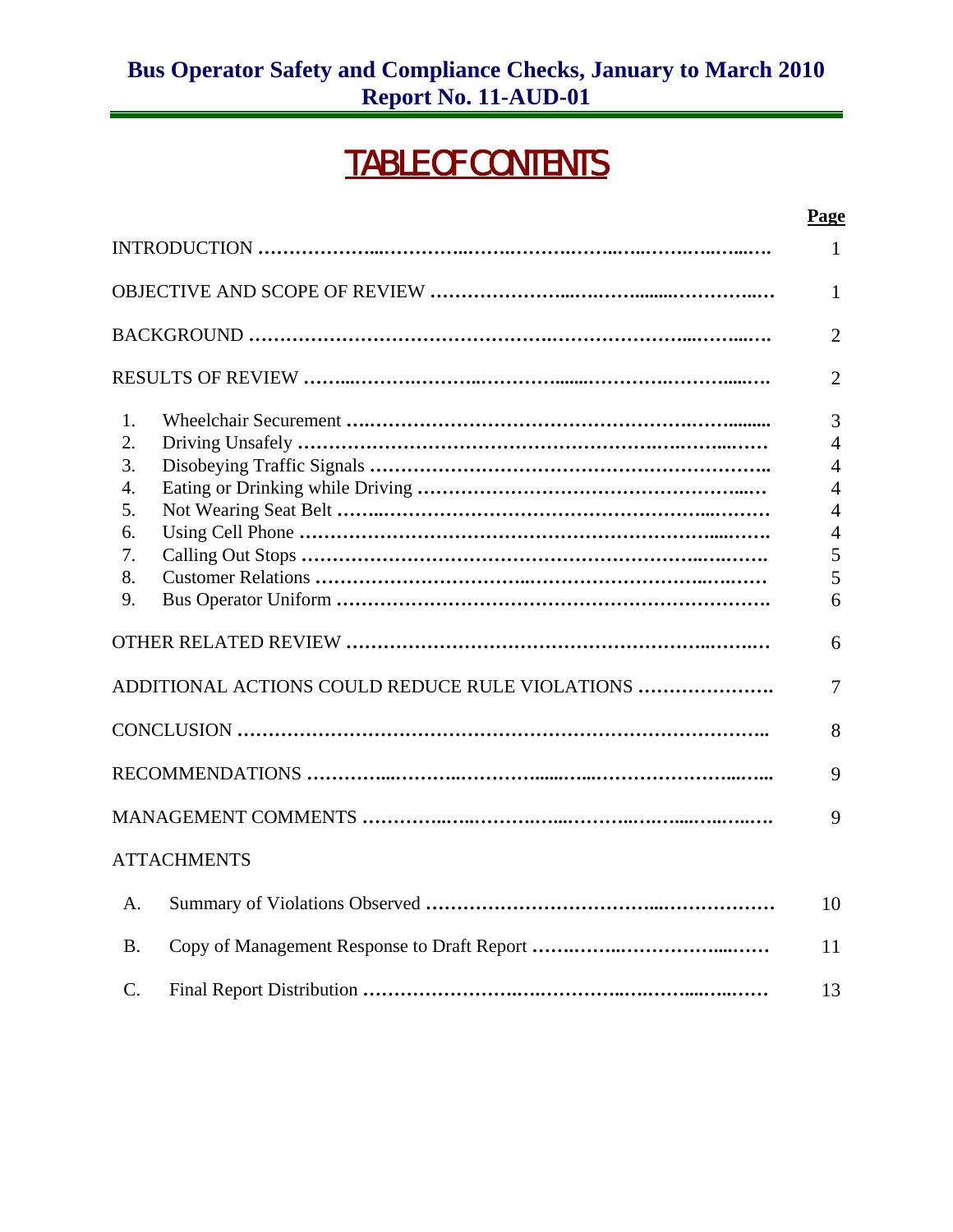

Los Angeles, CA 90017

**DATE:** August 20, 2010

**TO:** Board of Directors Chief Executive Officer Sheetony

**FROM:** Jack Shigetomi Deputy Inspector General – Audit

**SUBJECT: Bus Operator Safety and Compliance Checks for the Period January to March 2010, Report No. 11-AUD-01**

## **INTRODUCTION**

The Office of the Inspector General (OIG) has implemented an undercover "ride along" program to monitor bus operations, as part of our mandate to uncover fraud, waste, and abuse, as well as, to assist Metro improve the efficiency and effectiveness of operations. This program is intended to supplement any action that Metro might undertake to monitor and confirm bus operator compliance with safety and customer service policies, such as the prohibition on use of cell phones while driving, calling out stops if the automated system is not in use, and various Americans with Disability Act (ADA) compliance matters. The OIG Audit and Investigation Units jointly performed this review. This report summarizes our observations of bus operations during January through March 2010.

## **OBJECTIVE AND SCOPE OF REVIEW**

The objective of our review was to determine whether bus operators were complying with safety and customer service policies as well as various ADA compliance laws and regulations.

During January through March 2010, we observed the performance of 74 bus operators; 25 of these operators had been identified as having the most customer complaints,<sup>1</sup> and 49

<sup>&</sup>lt;sup>1</sup> The Customer Relations Department provided us with a report from the Passenger Comment Management System for July 2009 through September 2009, which showed operators who had received the most complaints during the period.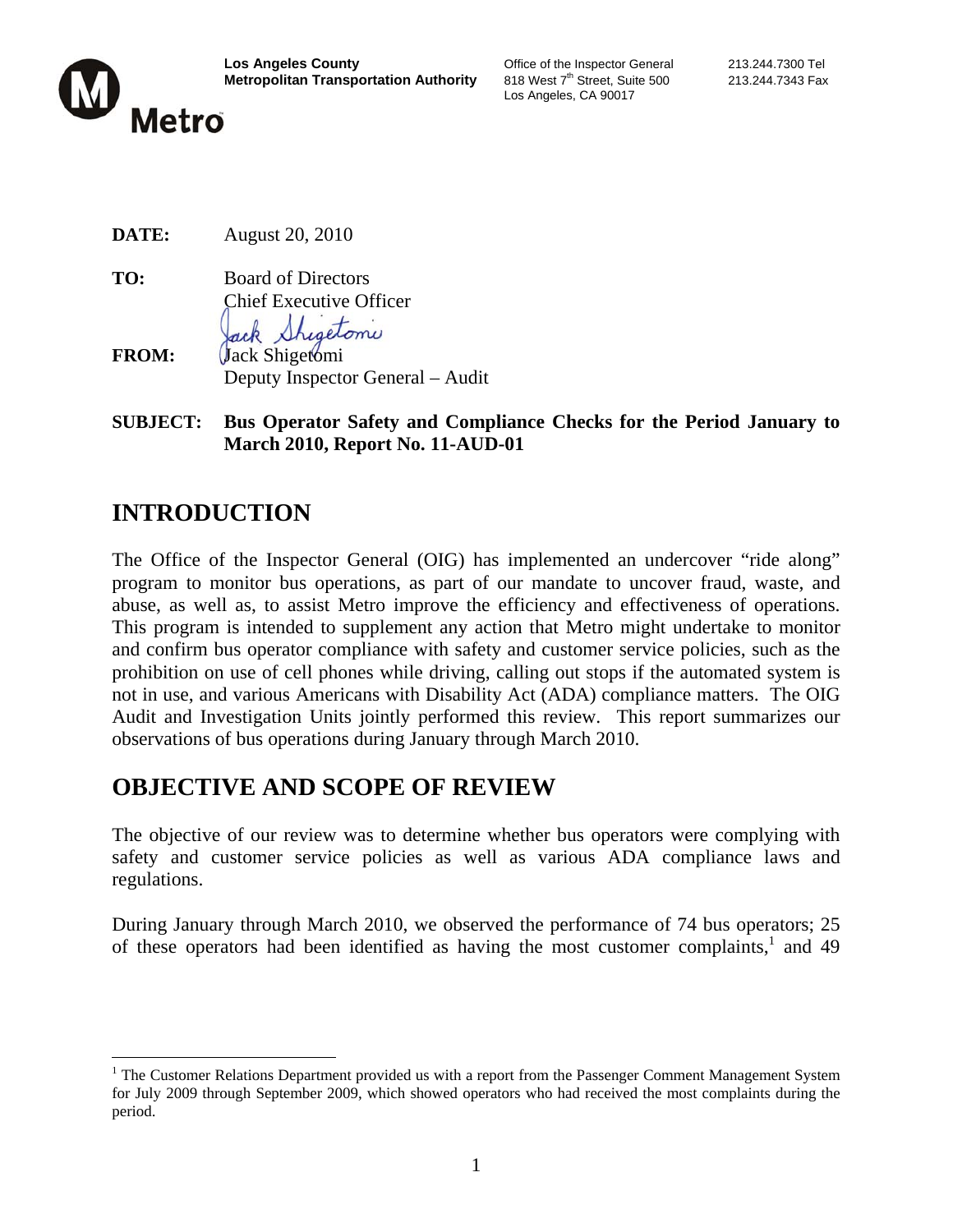### **Bus Operator Safety and Compliance Checks, January to March 2010 Office of Inspector General Report No. 11-AUD-01**

other operators were randomly selected. We made a total of 121 bus operator observations (64 were for operators that had a high number of complaints and 57 were for operators selected randomly).

Government Auditing Standards were not always followed because of the nature of the observations, which included inspections conducted by OIG investigations staff.

## **BACKGROUND**

The Operator's Rulebook and Standard Operating Procedures (SOP) contains policies and procedures governing Metro bus operations. The rules and SOPs in the manual are based on the principles of safety and customer service, and the premise that every individual who boards a bus deserves a high standard of care and deserves to be treated with respect and dignity. The manual covers areas such as vehicle operations, operator's code of conduct, customer relations, and fares.

## **RESULTS OF REVIEW**

Our observations showed that in most instances bus operators complied with Metro policies and rules. During January through March 2010, we made 121 observations of bus operator perfromance; 91 observations had no violations and 30 observations had 42 violations (see Attachment B for summary of violations observed). During seven observations, multiple violations were noted. Of the 42 violations noted, 16 related to ADA areas, 22 related to safety areas, 3 dealt with customer relations, and 1 related to operator uniform.



#### **Chart 1 – Breakdown of Violations**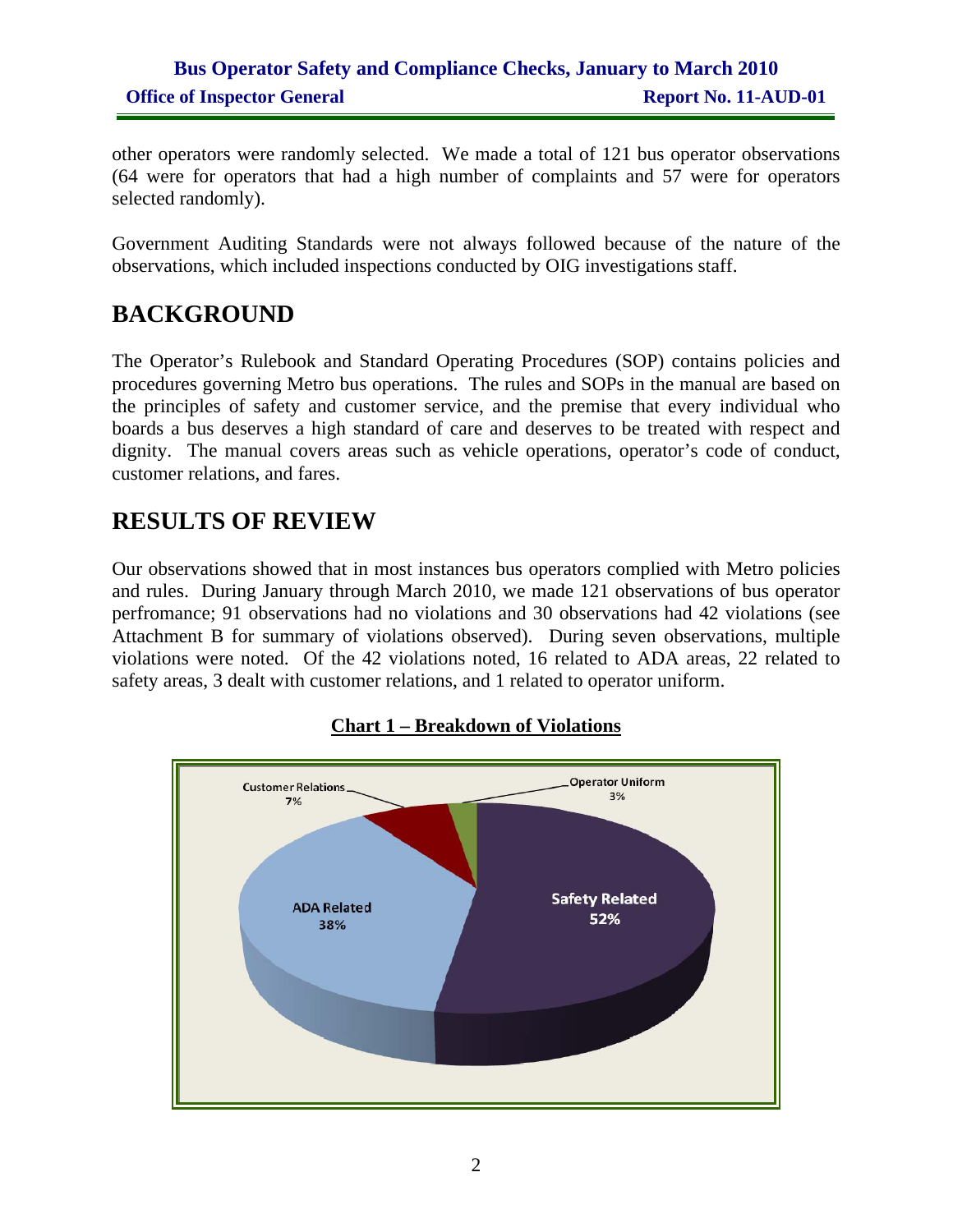### **Bus Operator Safety and Compliance Checks, January to March 2010 Office of Inspector General Report No. 11-AUD-01**

In one of the above instances, we felt that the violation was serious and warranted immediate management attention. This incident dealt with operator discourtesy and lack of good judgment while operating the bus. For this one instance, we issued a separate report to the applicable manager so that appropriate and timely corrective action can be taken.

We did not observe any instances where patrons in wheelchairs were passed up. However, there were two instances where wheel chair patrons were denied boarding. In one instance, the bus lift/ramp did not work, in the other situation the bus was full and there were already two wheel chair patrons on board. In both cases, the bus operator provided the patron with a reason for the denial, but BOC was not notified. Section 7.15 of the Operator's Rulebook states: "If, for any reason...a person with a disability is unable to board, operators must (in the presence of the customer, before departing location) notify BOC…."

#### **1. Wheelchair Securement**

During 17 safety and compliance checks, patrons in wheelchairs boarded the bus. For these instances, we observed that:

- 1 wheelchair was secured.
- 16 wheelchair patrons declined to have their wheel chair secured. In all 16 instances, the bus operators asked the customers if they wanted to be secured. However, in 8 of the instances, the operators did not call Bus Operation Control (BOC) as required. Section 7.110 of the Operator's Rulebook states: "In the event a customer in a wheelchair refuses to be secured, Operators may not refuse to transport the customer; however, notify BOC of the customer's refusal to be secured at the time the wheelchair boarding is reported."



#### **Chart 2 - Observations Related to Wheelchair Securement**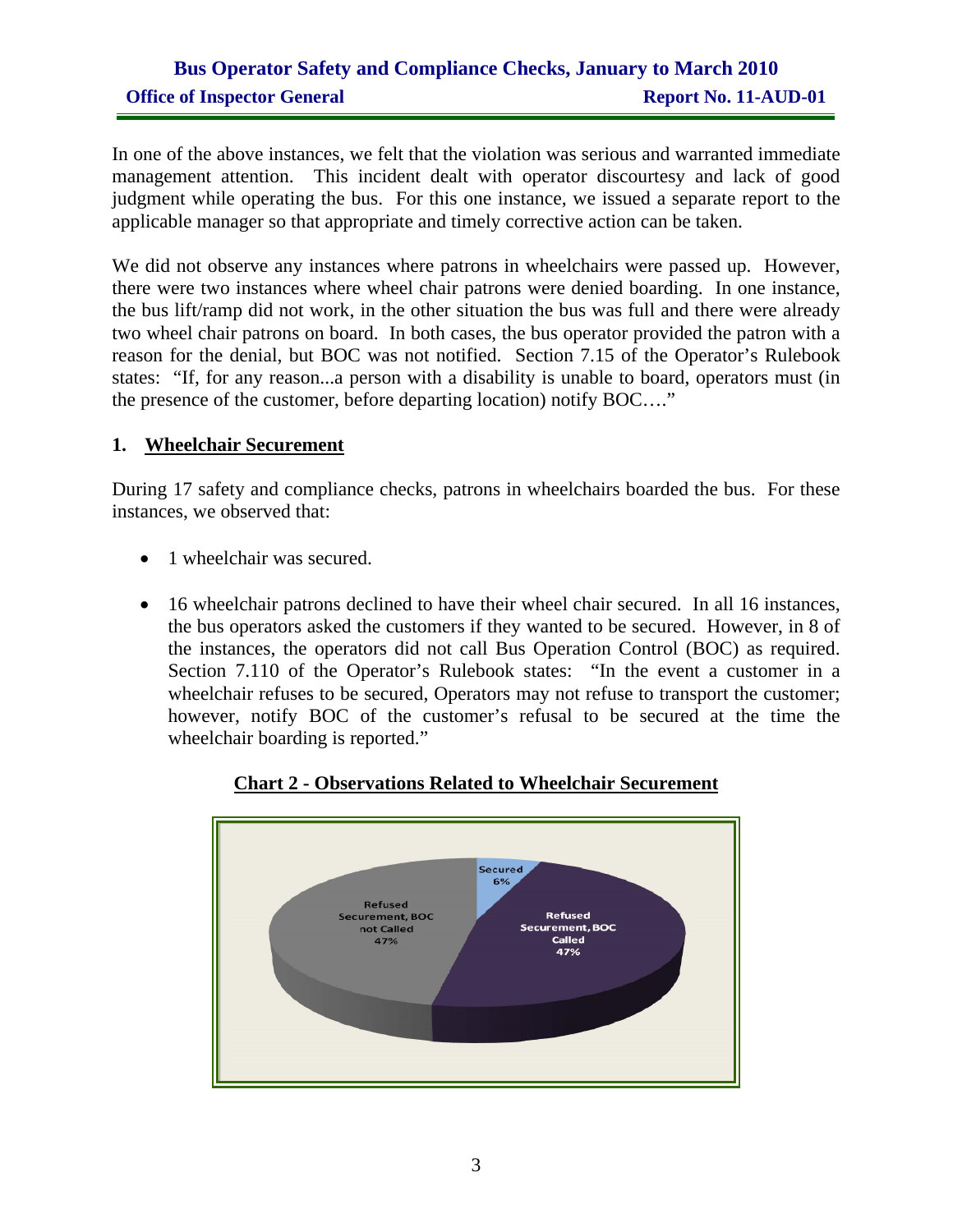#### **2. Driving Unsafely**

We observed that three operators did not drive safely, such as driving too fast or not having two hands on the steering wheel while driving. Section 3.100 of the Operator's Rulebook states: "Operators are required to operate [vehicle] using the proper defensive driving techniques outlined in the Defensive Driving Course and are to operate any Metro vehicle under control at all times."

#### **3. Disobeying Traffic Signals**

We observed one bus operator who ran a red light. Section 3.118 of the Operator's Rulebook states: "When approaching an intersection, operators must be operating under control so that a safe stop can be made before entering the crosswalk, passing the limit line, or entering the intersection, should the signal change to red."

#### **4. Eating or Drinking while Driving**

We observed that three operators were eating or drinking (such as chips, juice, and water) while operating the bus. Section 4.14 of the Operator's Rulebook States: "Operators must not consume food and/or beverages at any time while operating any Metro vehicle or while riding as a passenger, whether vehicle is in or out of service."

#### **5. Not Wearing Seat Belt**

During 14 observations, we found that operators were not wearing a seat belt. Some of the operators were observed multiple times violating the seat belt usage requirement. For example, on three different occasions we observed that an operator did not wear a seat belt. Using seat belts helps prevent serious injury to the operator in event of an accident or sudden stop. Section 2.39 of the Operator's Rulebook states: "The use of seatbelts and shoulder belts (if equipped) is mandatory when operating any Metro vehicle..."

#### **6. Using Cell Phone**

Section 1.25 (Electronic Devices) of the Operator's Rulebook states: "All electronic devices must be off and not visible when operating any Metro vehicle." Section 23125(a) of the California Vehicle Code states: "A person may not drive a school bus or transit vehicle…while using a wireless telephone." We observed that one operator used his personal cell phone while operating the bus.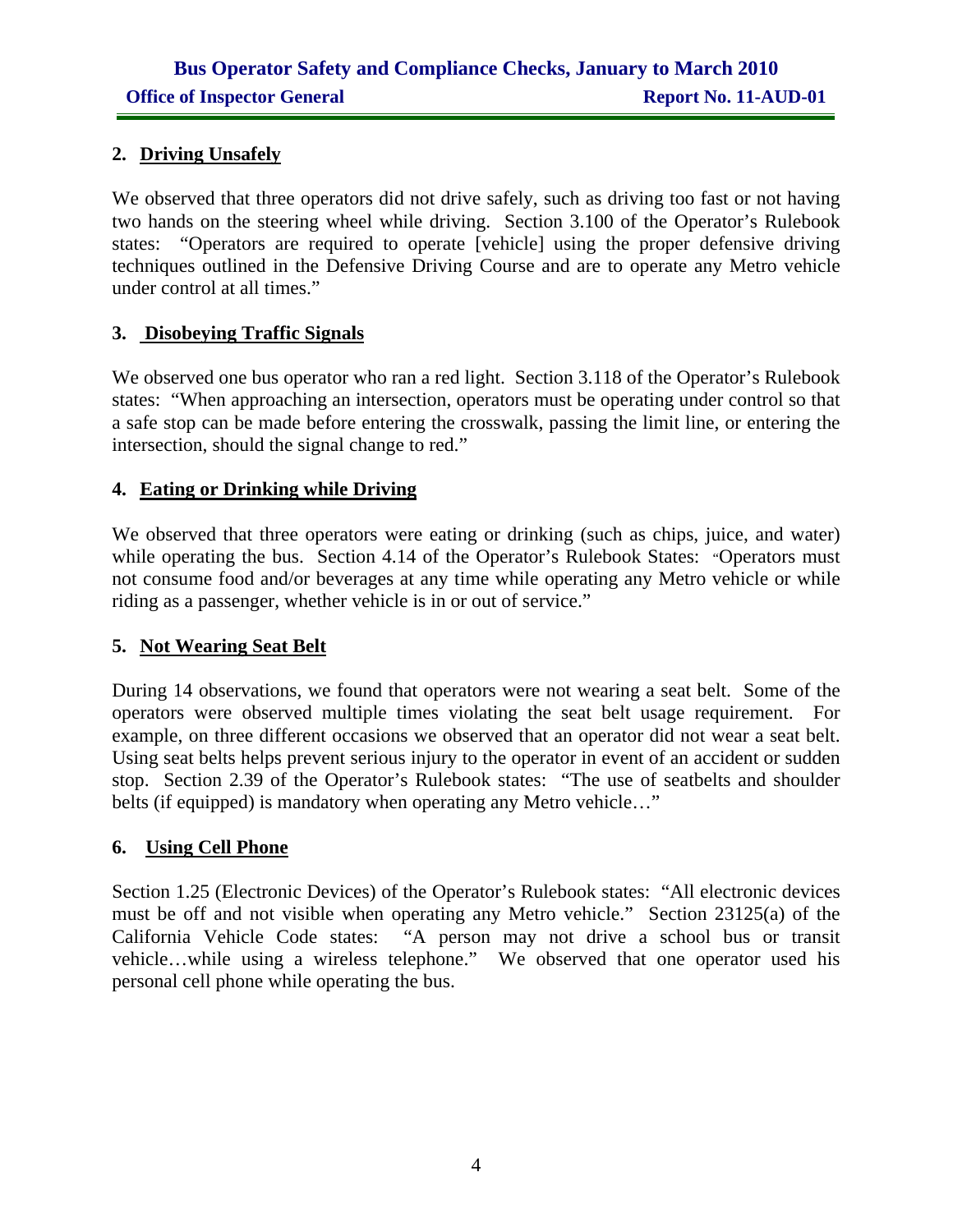#### **7. Calling Out Stops**

On six bus rides, we observed that the Automatic Voice Annunciation (AVA) system was not on or not working (bus numbers: 6566, 6592, 7174, 8024, and 8028). During five of these rides, the operator did not make announcements. Section 7.03 of the Operator's rulebook states: "In the event that the Automatic Voice Annunciation system is not operational, make announcements in a clear, distinct voice."

#### **8. Customer Relations**

The Operator's Rulebook states:

- Section 7.21: "Operators are required to treat all customers, in a consistent, courteous, respectful, and professional manner at all times. When dealing with customers be conscious of actions and words used when requesting compliance. Be selective of the words used and the tone with which they are spoken. Neither should be offensive nor sarcastic."
- Section 2.20: "Ensure that the impending departure has been announced prior to departing from any station."
- Section 7.00: "Operators must use good judgment (protect self and customers first, then property, when necessary, take steps to deescalate and control situations) when dealing with customers."

During a bus observation, we noted two incidents where the operator did not use good judgment and acted in a discourteous manner to the patrons and the public.

• On February 4, 2010, at approximately 9:43 a.m., a child exited the rear bus door alone near the intersection of Mission Road and Marengo Street. The rear door closed as the mother was about to exit. The mother placed her hand on the closed door, turned and looked towards the operator, shouted, and waved her arms. While the bus was still stopped, the child's mother and several passengers shouted at the operator to open the doors. The passengers told the operator that the child was outside and the mother was still in the bus. The operator said "no" and pulled away from the bus stop. As the bus was moving, the mother and passengers continued to yell at the operator to stop the bus. The child's mother exited the bus at the next bus stop. Operators must be aware of customer activity, and must use good judgment to safeguard passengers in emergency situations. When the passengers yelled at operator to stop, the operator should have allowed the separated mother to alight at the next safest location (allowed by Rule 7.108). In this situation, the child could have been kidnapped, injured, or lost.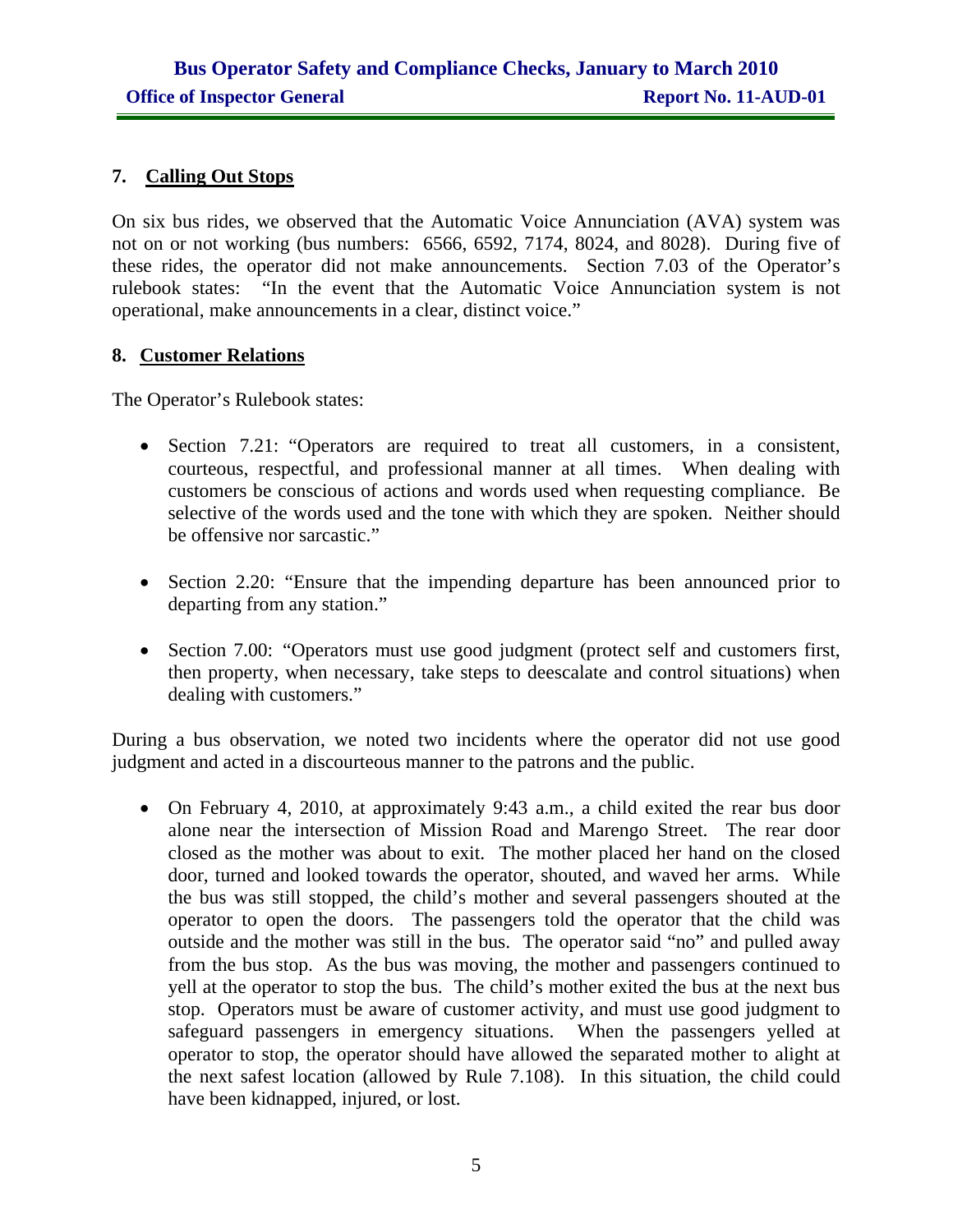Later at approximately 9:51 a.m., four females and a child left their seats and stood near the front door of the bus. When the bus reached the bus stop at a USC Medical facility west of the intersection of Soto Street and Charlotte Street, the bus coasted past the bus stop. The four standing passengers yelled at the operator to stop the bus and let them off. The operator yelled back at the passengers that they did not pull the stop request cord. While arguing with the passengers, the Operator went around an island in the middle of the street and returned to the bus stop. One of the female passengers told the operator that she was going to report her. The operator, in a defiant voice told her not to forget to also say that she did not ring the bell to indicate a stop request. In our opinion, the operator might have had reasons not to have stopped; however, the Operator's actions and tone was unnecessarily disrespectful to the passengers. In addition, her behavior could impact negatively on those patrons who witnessed the incident, and thereby hinder Metro's efforts to project a positive image.

On March 3, 2010, we reported the above incidents to the division transportation manager so that he could take any appropriate actions to prevent future incidents and improve customer service.

#### **9. Bus Operator Uniform**

We observed a bus operator who did not have his badge number showing on the right sleeve of the uniform he was wearing. Section 6.11 of the Operator's Rulebook states: "Metro authorized shoulder patches with embroidered badge numbers shall be worn on the right sleeve of all uniform shirts, sweaters, and jackets."

## **OTHER RELATED REVIEW**

Metro hired a consultant<sup>2</sup> to conduct bus operator performance assessments to observe operator behavior including passenger relations, ADA procedures, and safety. The consultant's assessments generally covered more areas than the OIG review.

The consultant made 369 observations during December 2009 and January 2010. The consultant's report noted some violations that were similar to those we observed such as:

- No AVA or did not call out bus stop
- Using cellular phone
- Violated food/drink prohibition
- Not wearing seat belts

 $2^2$  Metro has a contract with Mobility Advancement Group to perform bus operator assessments from December 1, 2009 to November 30, 2010.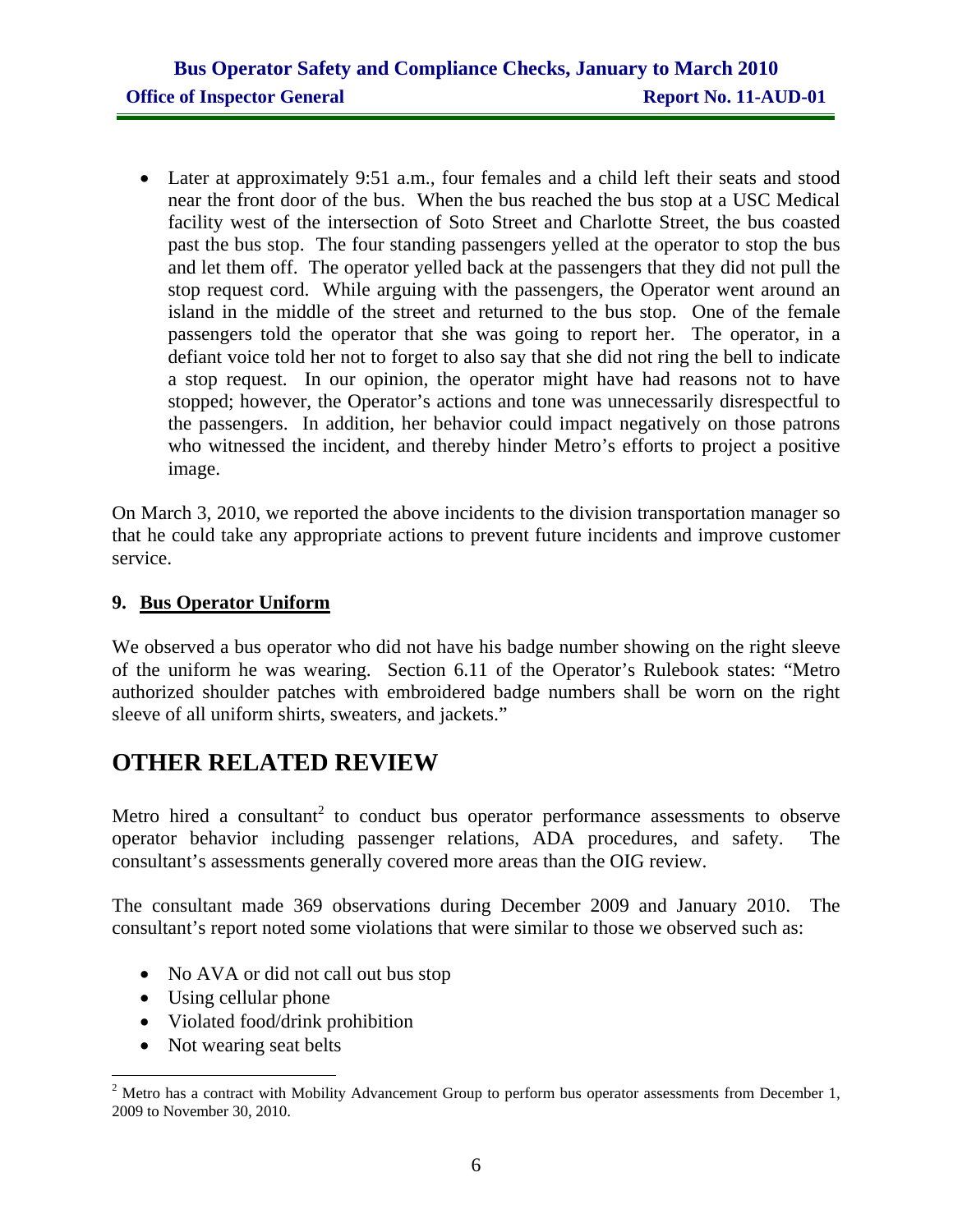- Traffic signals
- Poor courtesy

## **ADDITIONAL ACTIONS COULD REDUCE RULE VIOLATIONS**

Our review of Metro's Customer Complaint Report for April 2010 found the total number of complaints has decreased by about 10 percent from an average of 1,046 in July 2009 to 933 in April 2010.



**Chart 3 – Total Complaints 12 Month Moving Average**

The decrease in complaints could be attributed to efforts taken by Operations management, the bus operator performance assessments being made by the consultant firm, and the OIG's undercover ride along program. Although these programs provide some oversight of bus operator performance, they cover only a small fraction of Metro operators. We believe that additional steps should be taken to further reduce and deter operator violations.

- The Metro operator's badge number is on the right hand sleeve of the uniform. The badge number is small, difficult to read, and most patrons are unaware of the badge number. While riding a Foothill Transit bus, we noted that this agency shows the operator's badge number on the sign board inside the bus. Increased visibility of the operator's badge number and/or name might serve to increase courtesy and deter rule violations because there is a greater chance that a customer could identify the operator and complain if the employee does not provide good service.
- The current cameras (DVR) on Metro buses do not show a good view of the operator while the operator is seated and driving the bus. It is difficult to observe the operator using a cell phone (especially when holding it in his/her left hand), driving with one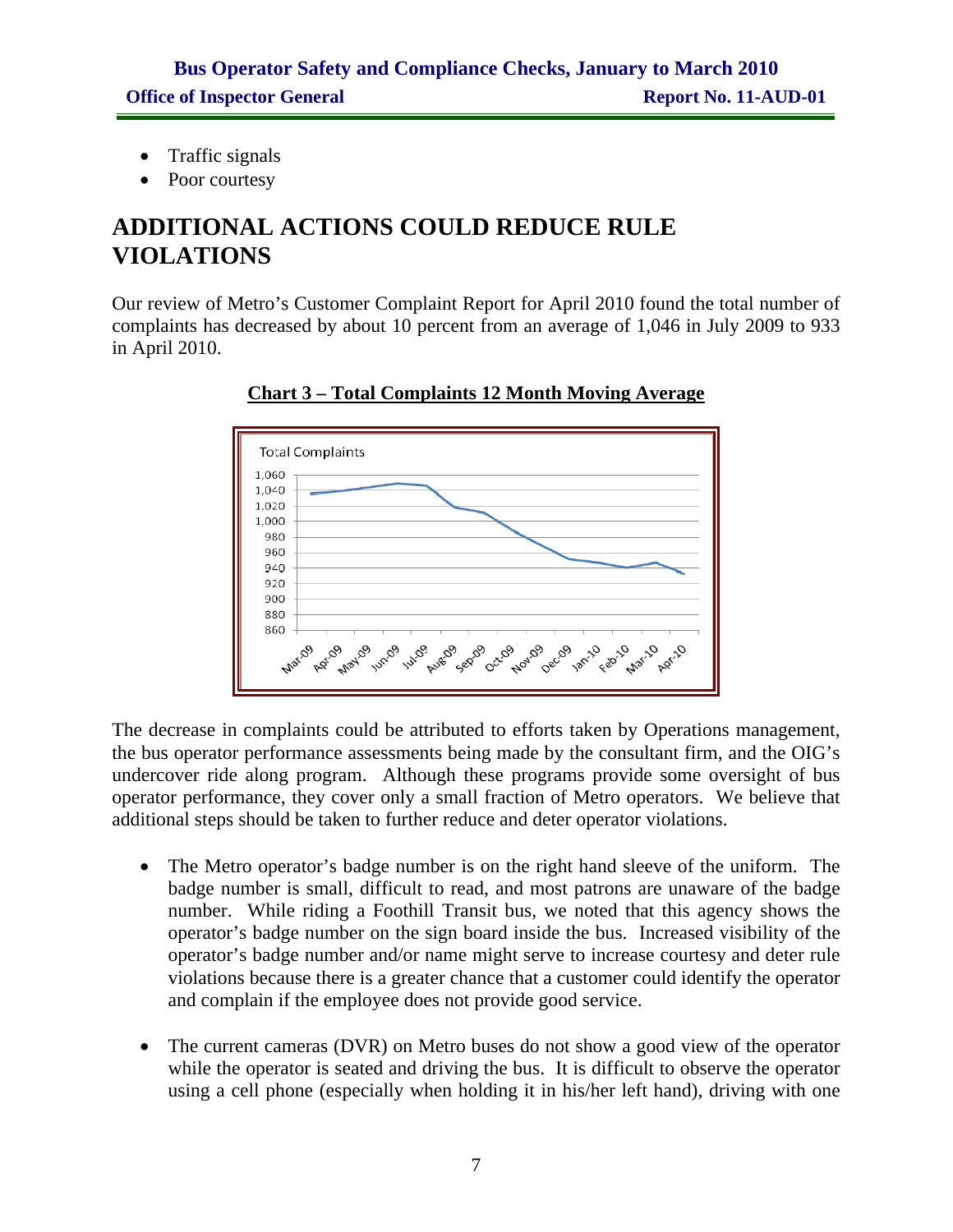hand, eating, drinking, or doing other actions contrary to the rule book. Observations made by the OIG and consultant firm since September 2009 have found 64 operators using cell phones. Better camera surveillance would deter the use of personal cell phones or other rule violations. Metro staff might be able to adjust the camera for a wider view or different angle, or initiate other action.

During a visit to the Operations Central Instruction on June 8, 2010, we were informed that Metro is installing SmartDrive Cameras on all buses to supplement the current camera system (DVR). SmartDrive Camera constantly records audio, video, and speed. The inward facing camera lens captures a view of the interior of the bus: front to rear, and a wide angle view of the driver area from driver window to the front door. The outward facing lens captures a view of the activities in the front of the bus. It appears that the new camera system would improve the overall capability of video surveillance.

## **CONCLUSION**

We found that most operators performed their duties in accordance with Metro policies and rules. However, we found rule violations in approximately 25% of the observations made. Based on the results of our review, Operations management needs to emphasize compliance with rules related to:

- wheelchair securement,
- announcing stops,
- prohibiting use of electronic devices when operating vehicle,
- wearing seat belts, and
- not eating or drinking while driving.

We issued a separate report on one of the incidents. For the remaining incidents, we are providing Division Transportation Managers with a list of violations and operators so that management can take any action deemed necessary to preclude violations in the future and improve service.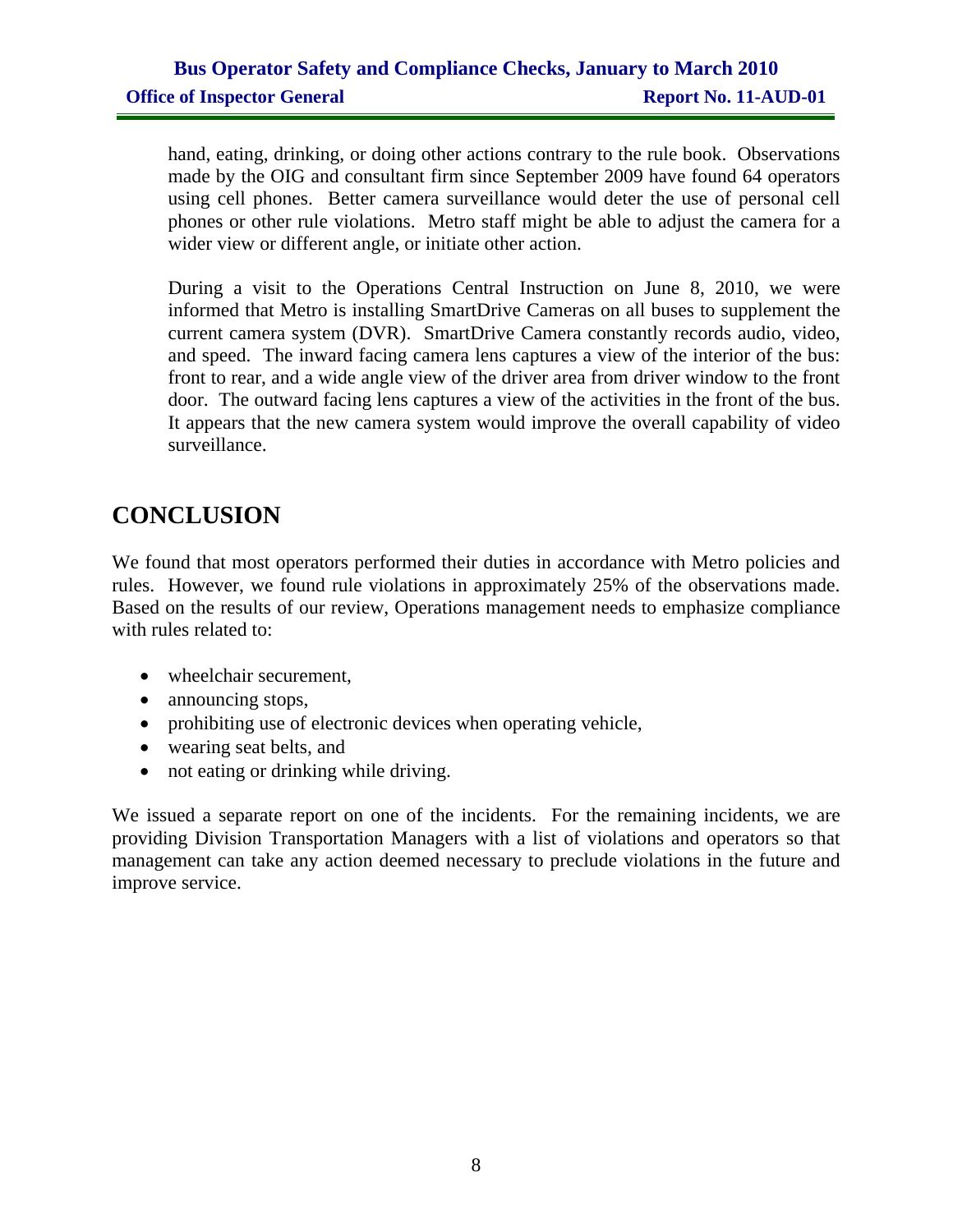## **RECOMMENDATIONS**

We recommend that Metro Operations Management:

- 1. Consider taking steps to make the bus operator's badge number more visible to the public, such as displaying the badge on the sign board inside the bus, or larger badge number on uniform.
- 2. Use the SmartDrive Camera system to supplement surveillance of operator performance to ensure that Metro requirements in the Operator's Rulebook are followed such as prohibiting use of personal cell phones and eating and drinking while driving.

## **MANAGEMENT COMMENTS**

Metro management opted not to implement the recommendations in the report. Metro's response to the draft report stated management does not take the rule violations noted in the audit report lightly and is continuously working to reduce the number of infractions through efforts to change the behavior of a small group of operators who challenge the requirements of the Operator Rulebook. Continuous education is provided to the operators via Manager General Notices, Operator training/retraining, bulletin boards, safety television, and rap sessions. Progressive discipline is applied immediately if a rule violation is witnessed by a Transit Operations Supervisor or if a complaint is corroborated by witnesses or video tape from the TVX system. By creating an atmosphere of zero tolerance for rule infractions, the number of operators willing to challenge the requirements of the rule book resulting in progressive discipline will continue to decline. (See Attachment B for the full text of management comments.)

We believe that management has taken positive steps to reduce operator rule violations. Nevertheless, in the vast majority of time, only patrons are on the bus to observe operator performance. The intent of our recommendation is to facilitate patron input of operator performance and enhance video monitoring; thereby changing the behavior of the small group of operators who challenge the Rulebook requirements.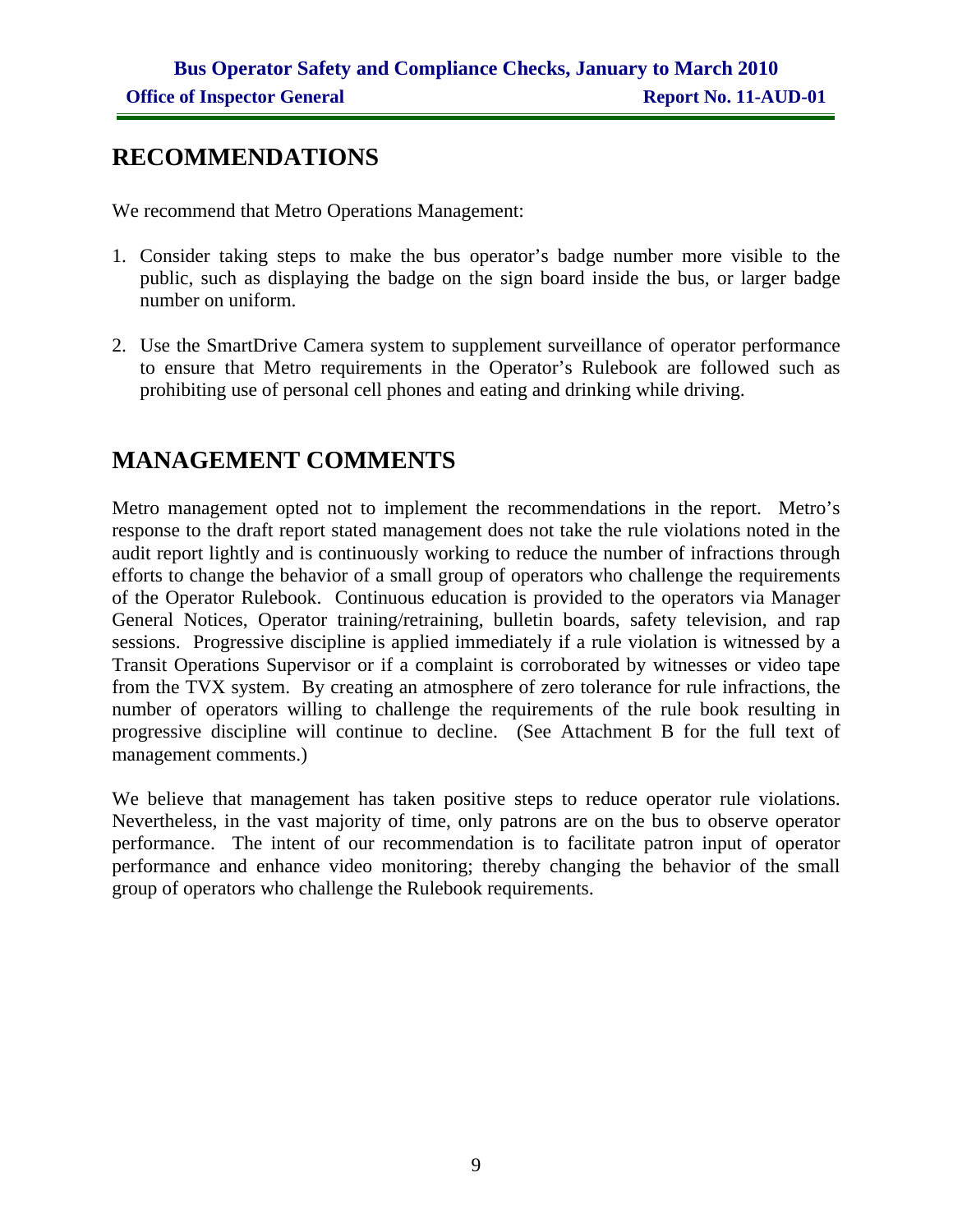| <b>Observation Areas</b>                                     | <b>Instances</b><br><b>Observed</b> |
|--------------------------------------------------------------|-------------------------------------|
| <b>ADA Related Areas</b>                                     |                                     |
| Patron declined wheelchair securement, but BOC not called    | 8                                   |
| Wheel chair patron denied boarding, BOC not called           | $\overline{2}$                      |
| Wheel chair patron passed-up                                 | $\theta$                            |
| Stops not announced when AVA not in use                      | 5                                   |
| Patron appeared to have special needs, no assistance offered |                                     |
|                                                              |                                     |
| <b>Operator Safety Areas</b>                                 |                                     |
| Using personal cell phone while driving bus                  |                                     |
| Driving unsafely                                             | 3                                   |
| Eating or drinking while driving                             | 3                                   |
| Not wearing seat belt                                        | 14                                  |
| Not obeying traffic laws                                     |                                     |
|                                                              |                                     |
| <b>Customer Relations</b>                                    |                                     |
| Discourteous to patrons                                      | 3                                   |
|                                                              |                                     |
| <b>Operator Uniforms</b>                                     |                                     |
| Bus Operator Number not shown on right sleeve.               |                                     |
|                                                              |                                     |
| <b>TOTAL</b>                                                 | 42                                  |

## **Summary of Violations Observed**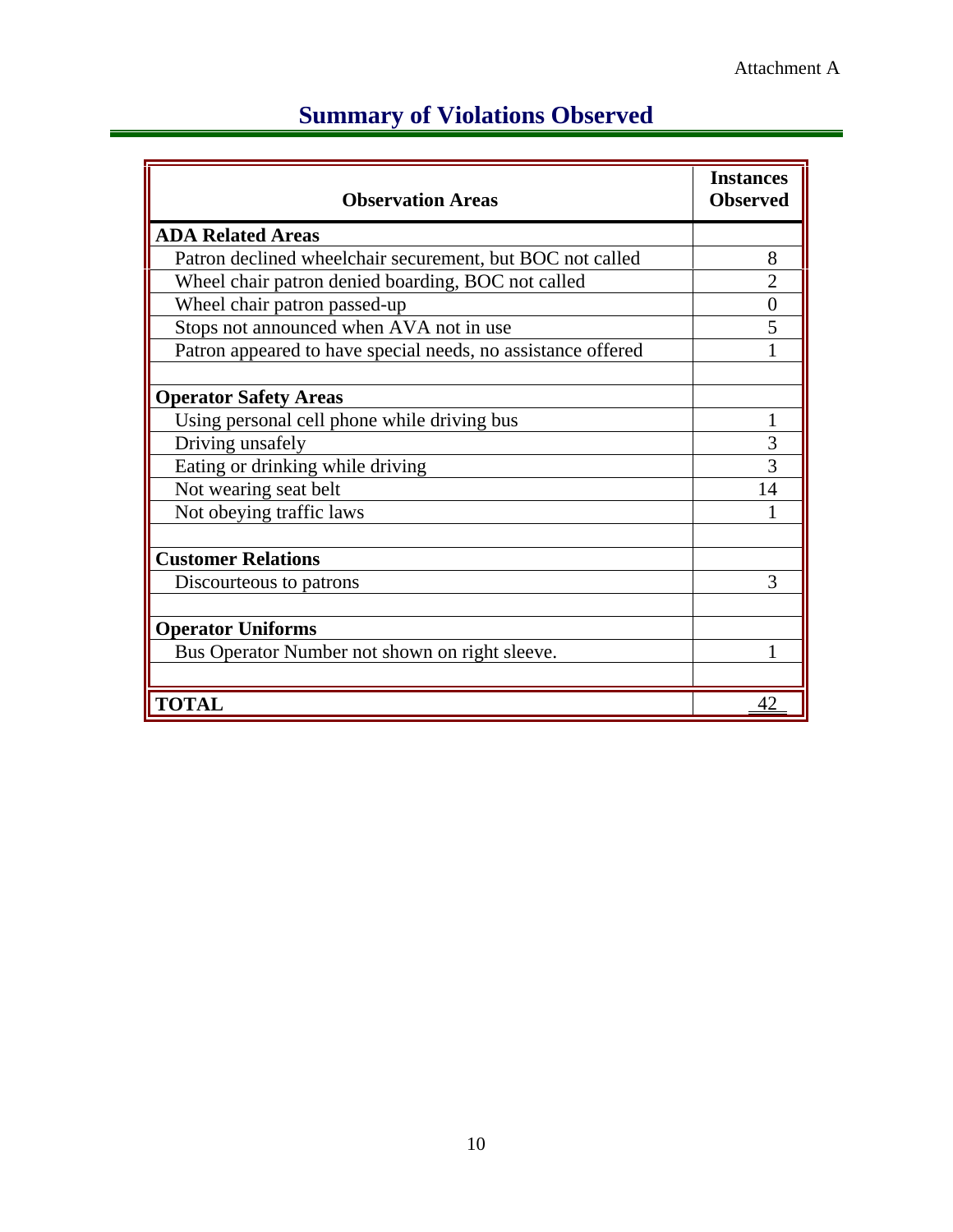## **Copy of Management Response to Draft Report**

| Metro                           | Interoffice Memo |                                                                                                                                               |  |
|---------------------------------|------------------|-----------------------------------------------------------------------------------------------------------------------------------------------|--|
|                                 | Date             | August 3, 2010                                                                                                                                |  |
|                                 | To               | Karen Gorman<br>Acting Inspector General                                                                                                      |  |
|                                 | <b>Through</b>   | Arthur T. Leahy<br>Chief Executive Office                                                                                                     |  |
|                                 | From             | Lonnie Mitchell<br>Chief Operations Officer                                                                                                   |  |
|                                 | Subject          | Response to OIG Draft Report on Bus<br>Operator Safety and Compliance Checks<br>for the Period January to March 2010,<br>Report No. 11-AUD-01 |  |
| recommendations as shown below. |                  | We have reviewed the results of the subject report and offer responses to the                                                                 |  |

Management does not concur with this recommendation since the bus operator badge numbers are visible to the public. To maintain improvement in key areas, we continue to focus on changing operator behaviors to ensure compliance with all operating rules. If a customer has a concern about a particular operator but does not have a badge number, the operator can be identified by means such as bus number, line number, time, and direction of trip.

Recommendation 2. Use the SmartDrive Camera system to supplement surveillance of operator performance to ensure that Metro requirements in the Operator's Rulebook are followed such as prohibiting use of personal cell phones and eating and drinking while driving.

Management does not concur with this recommendation. The SmartDrive system cannot be used to supplement the surveillance of operator performance because the camera system does not continuously record audio or video. The system records 15-second intervals of data in a loop, continuously replacing the prior 15 seconds of tape until a trigger causes the retention of data. A trigger occurs due to gravitational force or "g-force", excessive speed, shock, or manual operation. A trigger results in a 30 second event which is a recording of 15 seconds before and 15 seconds after the trigger.

Metro has another camera system, TVX, which has the capacity to continuously record operator performance and other activity as suggested in the audit recommendation. This system is operational as long as the bus engine is not turned off. Depending on the model of the system, tape recordings are held for 3 to 10 days. After the specified period of time, the prior recording is replaced with new data unless a request is received to download the contents of the system hard drive. If no request is made, recordings are not kept. Due to the sheer volume of data obtained from continuous recording, it is nearly impossible to review film from hundreds of buses each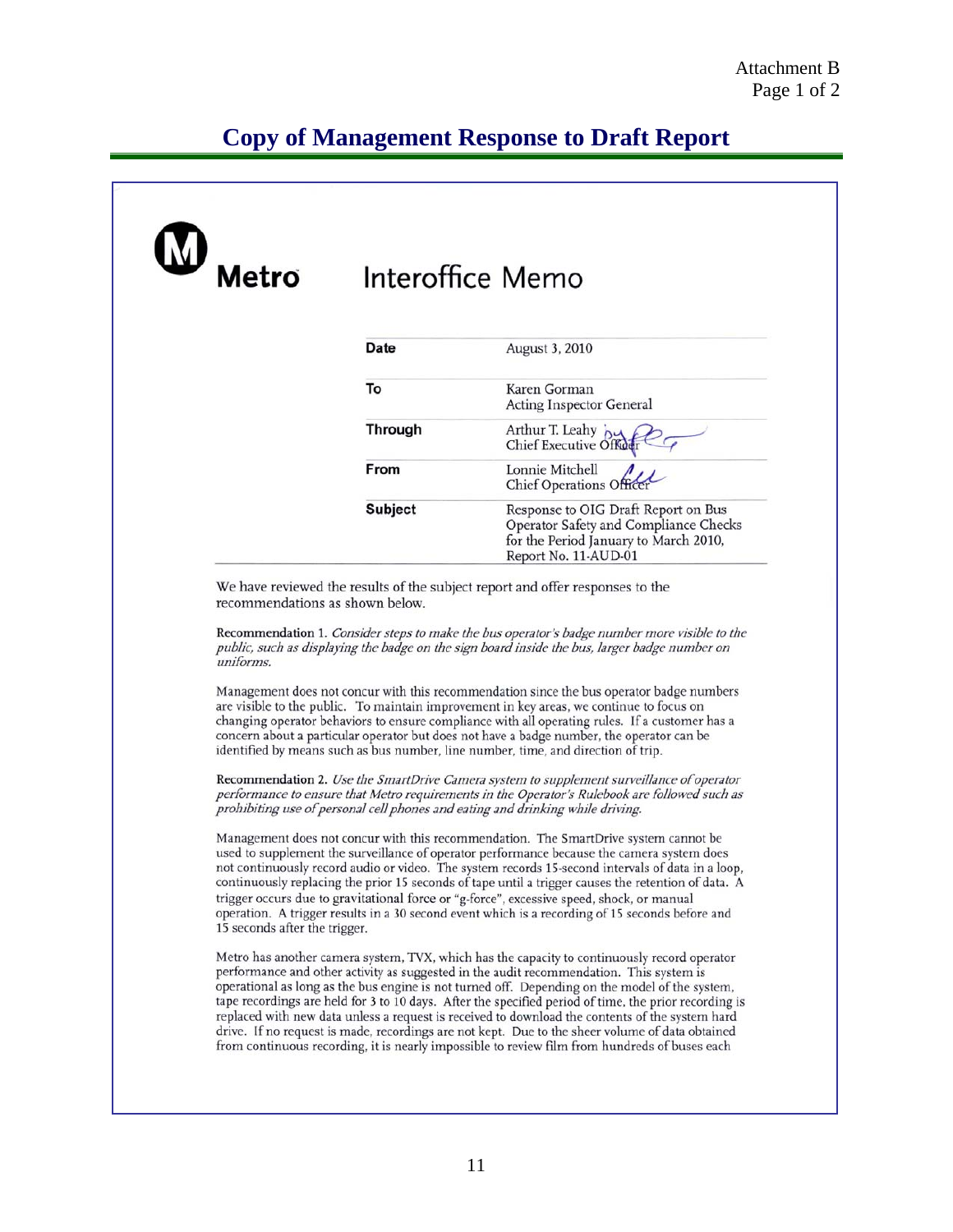## **Copy of Management Response to Draft Report**

day to identify inappropriate operator behaviors. The costs of reviewing and storing hundreds of hours of data would greatly outweigh the benefits. However, information from the TVX system is utilized when a need is identified. Even though we do not concur with the audit recommendations, Management does not take the rule violations noted in this draft audit report lightly and is continuously working to reduce the number of infractions through efforts to change the behavior of a small group of operators who challenge the requirements of the Operator Rulebook. Continuous education is provided to the operators via Manager General Notices, Operator training/retraining, bulletin boards, safety television, and rap sessions. When the educational approach is not sufficient, progressive discipline is applied per Article 27, Section 2 of the UTU collective bargaining agreement. Progressive discipline is applied immediately if a rule violation is witnessed by a Transit Operations Supervisor (TOS) or if a complaint is corroborated by witnesses or video tape from the TVX system. By creating an atmosphere of zero tolerance for rule infractions, the number of operators willing to challenge the requirements of the rule book resulting in progressive discipline, up to and including termination, will continue to decline. Should you have any questions, please feel free to call me.